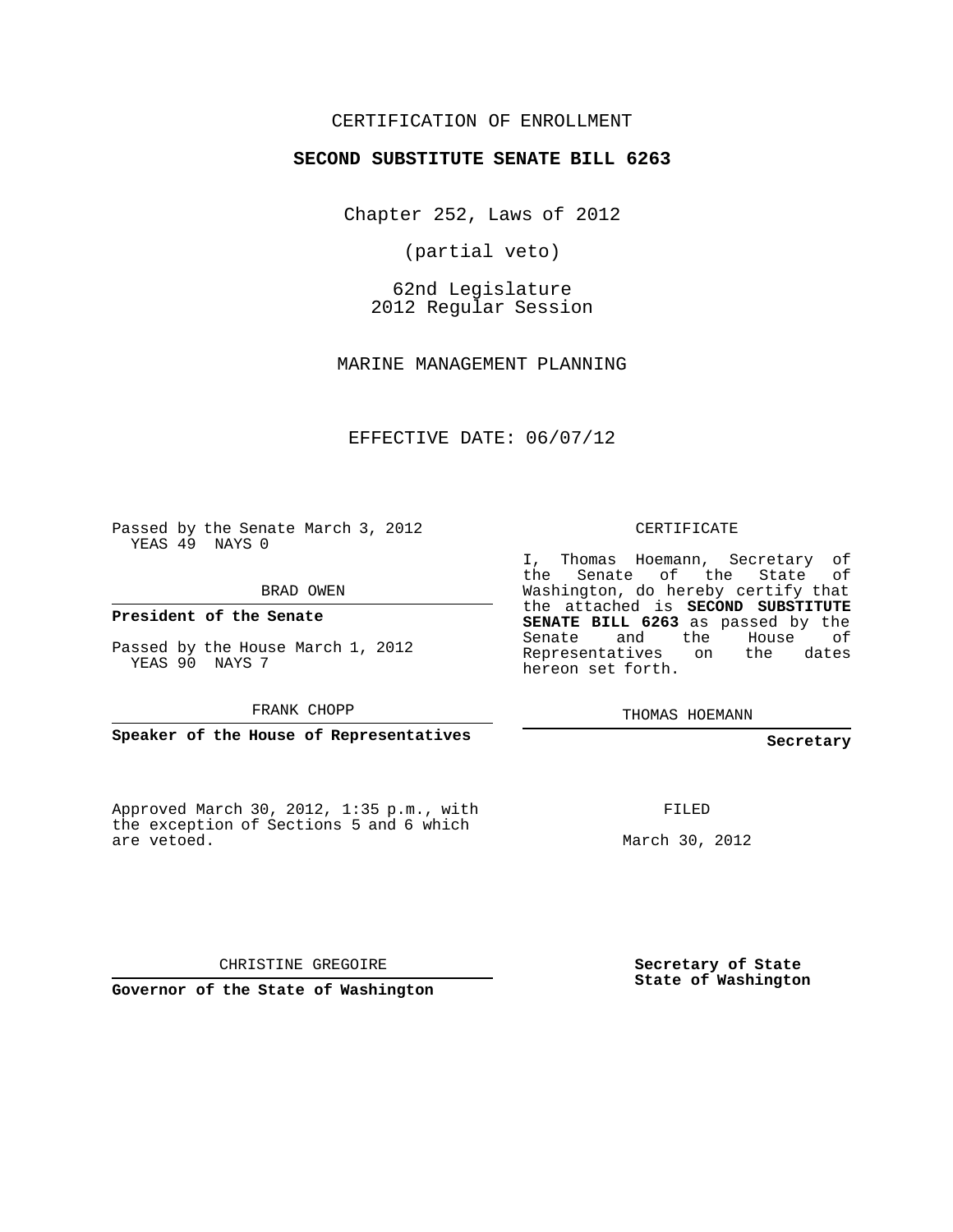## **SECOND SUBSTITUTE SENATE BILL 6263** \_\_\_\_\_\_\_\_\_\_\_\_\_\_\_\_\_\_\_\_\_\_\_\_\_\_\_\_\_\_\_\_\_\_\_\_\_\_\_\_\_\_\_\_\_

\_\_\_\_\_\_\_\_\_\_\_\_\_\_\_\_\_\_\_\_\_\_\_\_\_\_\_\_\_\_\_\_\_\_\_\_\_\_\_\_\_\_\_\_\_

AS AMENDED BY THE HOUSE

Passed Legislature - 2012 Regular Session

## **State of Washington 62nd Legislature 2012 Regular Session**

**By** Senate Ways & Means (originally sponsored by Senators Ranker, Hargrove, Delvin, Litzow, Swecker, Rolfes, Schoesler, Kilmer, Fraser, Kohl-Welles, Hobbs, and Hatfield)

READ FIRST TIME 02/07/12.

 1 AN ACT Relating to facilitating marine management planning; 2 amending RCW 43.372.020, 43.372.030, 43.372.040, and 43.372.070; adding 3 new sections to chapter 43.143 RCW; and creating a new section.

4 BE IT ENACTED BY THE LEGISLATURE OF THE STATE OF WASHINGTON:

 5 **Sec. 1.** RCW 43.372.020 and 2010 c 145 s 3 are each amended to read 6 as follows:

 (1) The office of the governor shall chair a marine interagency team that is composed of representatives of each of the agencies in the governor's natural resources cabinet with management responsibilities for marine waters, including the independent agencies. A representative from a federal agency with lead responsibility for marine spatial planning must be invited to serve as a liaison to the team to help ensure consistency with federal actions and policy. The 14 team must ((conduct-the-assessment-authorized-in-section-4,-chapter  $145$ , Laws of  $2010$ ,) assist state agencies under RCW 43.372.030 with the review and coordination of such planning with their existing and 17 ongoing planning( $(\tau)$ ) and conduct the marine management planning authorized in RCW 43.372.040.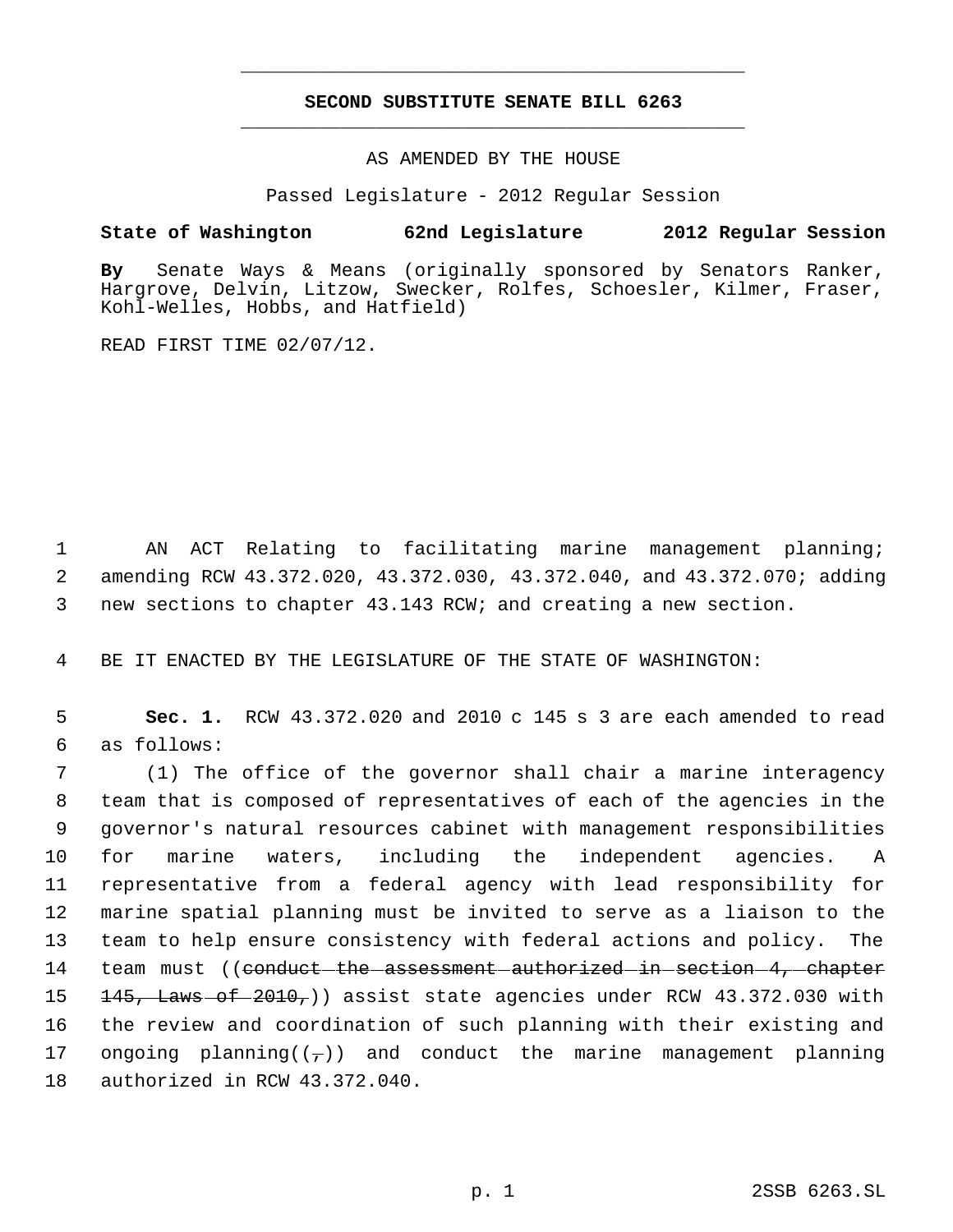(2) The team may not commence any activities authorized under RCW 2 43.372.030 and 43.372.040 until federal, private, or other ((nonstate)) funding is secured specifically for these activities.

 **Sec. 2.** RCW 43.372.030 and 2010 c 145 s 5 are each amended to read as follows:

 (1) ((Concurrently  $-$  or  $-$  prior  $-$  to  $-$  the  $-$  assessment  $-$  and  $-$  planning activities provided in section 4, chapter 145, Laws of 2010 and RCW 8 43.372.040, and)) Subject to available federal, private, or other 9 ((nonstate)) funding for this purpose, all state agencies with marine waters planning and management responsibilities are authorized to include marine spatial data and marine spatial planning elements into their existing plans and ongoing planning.

 (2) The director of the Puget Sound partnership under the direction of the leadership council created in RCW 90.71.220 must integrate marine spatial information and planning provisions into the action agenda. The information should be used to address gaps or improve the effectiveness of the spatial planning component of the action agenda, such as in addressing potential new uses such as renewable energy projects.

 (3) The governor and the commissioner of public lands, working with appropriate marine management and planning agencies, should work cooperatively with the applicable west coast states, Canadian provinces, and with federal agencies, through existing cooperative entities such as the west coast governor's agreement on ocean health, the coastal and oceans task force, the Pacific coast collaborative, the Puget Sound federal caucus, and the United States and Canada cooperative agreement working group, to explore the benefits of developing joint marine spatial plans or planning frameworks in the shared waters of the Salish Sea, the Columbia river estuary, and in the exclusive economic zone waters. The governor and commissioner may approve the adoption of shared marine spatial plans or planning frameworks where they determine it would further policies of this chapter and chapter 43.143 RCW.

 (4) On an ongoing basis, the director of the department of ecology shall work with other state agencies with marine management responsibilities, tribal governments, marine resources committees, local and federal agencies, and marine waters stakeholders to compile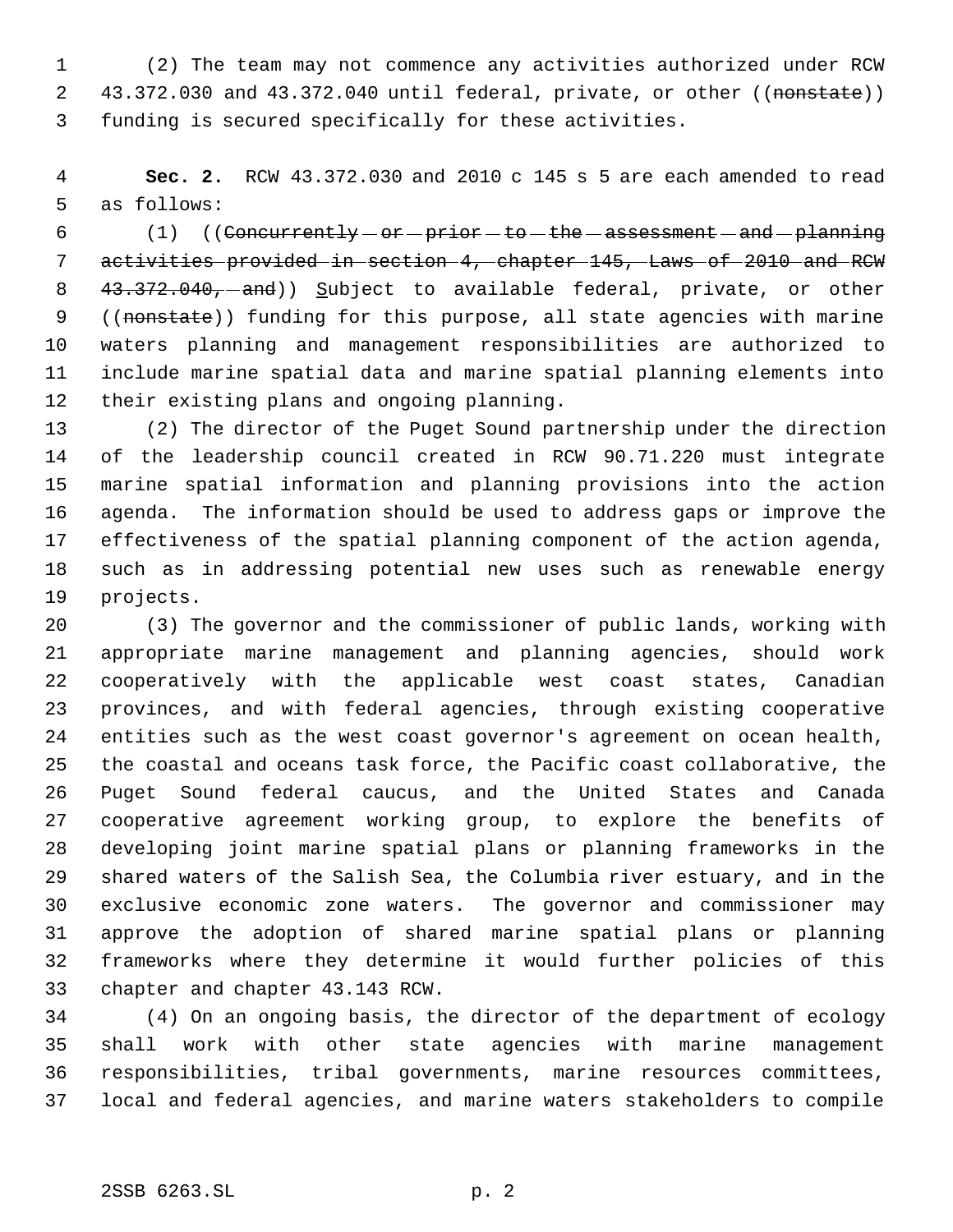marine spatial information and to incorporate this information into ongoing plans. This work may be integrated with the comprehensive marine management plan authorized under RCW 43.372.040 when that planning process is initiated.

 (5) All actions taken to implement this section must be consistent with RCW 43.372.060.

 **Sec. 3.** RCW 43.372.040 and 2010 c 145 s 6 are each amended to read as follows:

9 (1) Upon the receipt of federal, private, or other ((nonstate)) 10 funding for this purpose, ((together with any required match of state 11 funding-that-may-be-specifically-provided-for-this-purpose,)) the marine interagency team shall coordinate the development of a comprehensive marine management plan for the state's marine waters. The marine management plan must include marine spatial planning, as well as recommendations to the appropriate federal agencies regarding the exclusive economic zone waters.

17 (2) The comprehensive marine management plan may be developed in geographic segments, and may incorporate or be developed as an element 19 of existing marine plans, such as the Puget Sound action agenda. If 20 the team exercises the option to develop the comprehensive marine management plan in geographic segments, it may proceed with development 22 and adoption of marine management plans for these geographic segments on different schedules.

 (3) The chair of the team may designate a state agency with marine management responsibilities to take the lead in developing and recommending to the team particular segments or elements of the comprehensive marine management plan.

28  $((+2))$   $(4)$  The marine management plan must be developed and implemented in a manner that:

(a) Recognizes and respects existing uses and tribal treaty rights;

 (b) Promotes protection and restoration of ecosystem processes to a level that will enable long-term sustainable production of ecosystem goods and services;

 (c) Addresses potential impacts of climate change and sea level rise upon current and projected marine waters uses and shoreline and coastal impacts;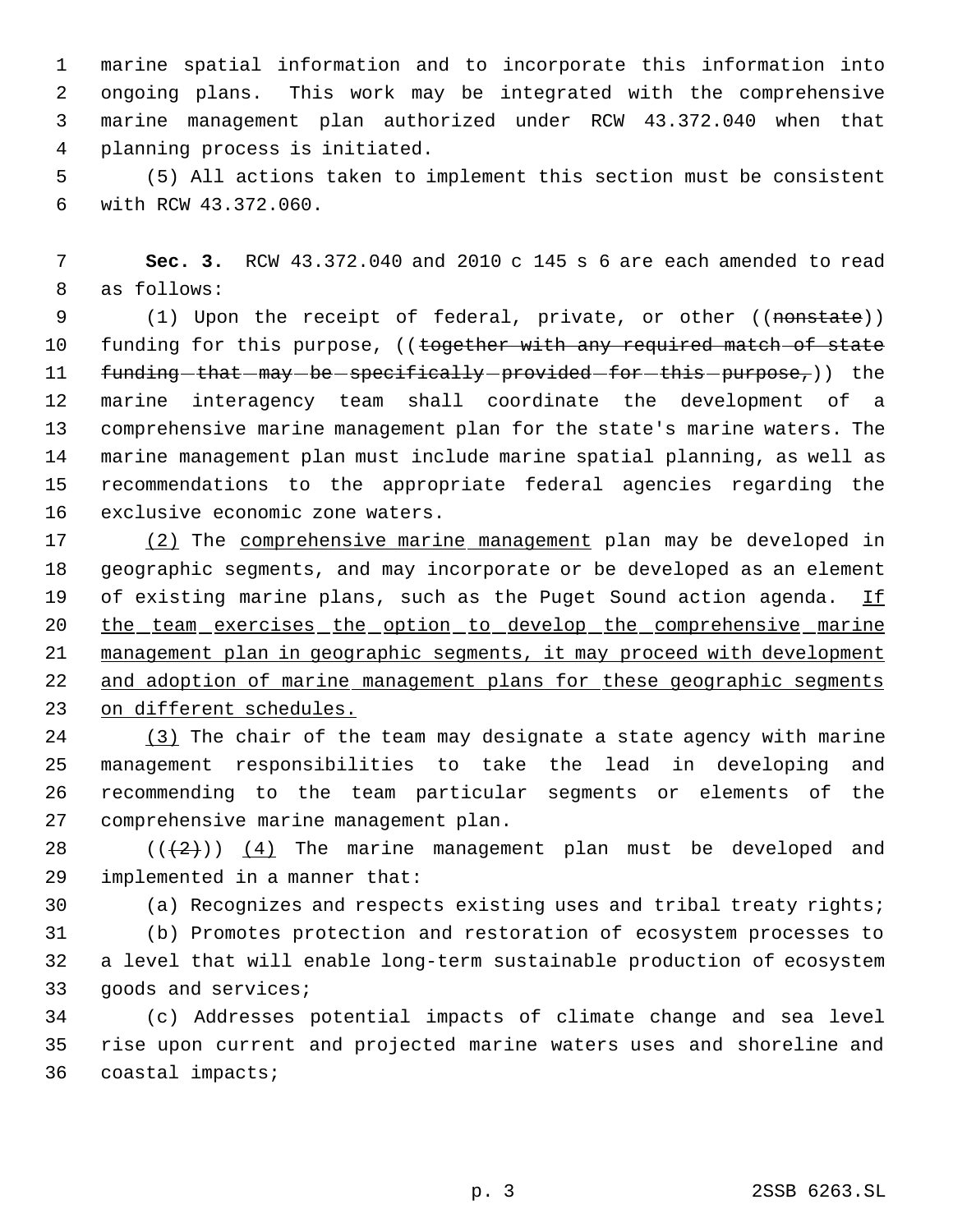(d) Fosters and encourages sustainable uses that provide economic opportunity without significant adverse environmental impacts;

(e) Preserves and enhances public access;

 (f) Protects and encourages working waterfronts and supports the infrastructure necessary to sustain marine industry, commercial shipping, shellfish aquaculture, and other water-dependent uses;

 (g) Fosters public participation in decision making and significant 8 involvement of communities adjacent to the state's marine waters; and

 (h) Integrates existing management plans and authorities and makes recommendations for aligning plans to the extent practicable.

 $((+3))$  (5) To ensure the effective stewardship of the state's marine waters held in trust for the benefit of the people, the marine management plan must rely upon existing data and resources, but also identify data gaps and, as possible, procure missing data necessary for planning.

 $((\langle 4 \rangle) )$  (6) The marine management plan must include but not be limited to:

 (a) An ecosystem assessment that analyzes the health and status of Washington marine waters including key social, economic, and ecological characteristics and incorporates the best available scientific information, including relevant marine data. This assessment should seek to identify key threats to plan goals, analyze risk and management scenarios, and develop key ecosystem indicators. In addition, the plan should incorporate existing adaptive management strategies underway by local, state, or federal entities and provide an adaptive management element to incorporate new information and consider revisions to the plan based upon research, monitoring, and evaluation;

 (b) Using and relying upon existing plans and processes and additional management measures to guide decisions among uses proposed for specific geographic areas of the state's marine and estuarine waters consistent with applicable state laws and programs that control or address developments in the state's marine waters;

 (c) A series of maps that, at a minimum, summarize available data on: The key ecological aspects of the marine ecosystem, including physical and biological characteristics, as well as areas that are environmentally sensitive or contain unique or sensitive species or biological communities that must be conserved and warrant protective measures; human uses of marine waters, particularly areas with high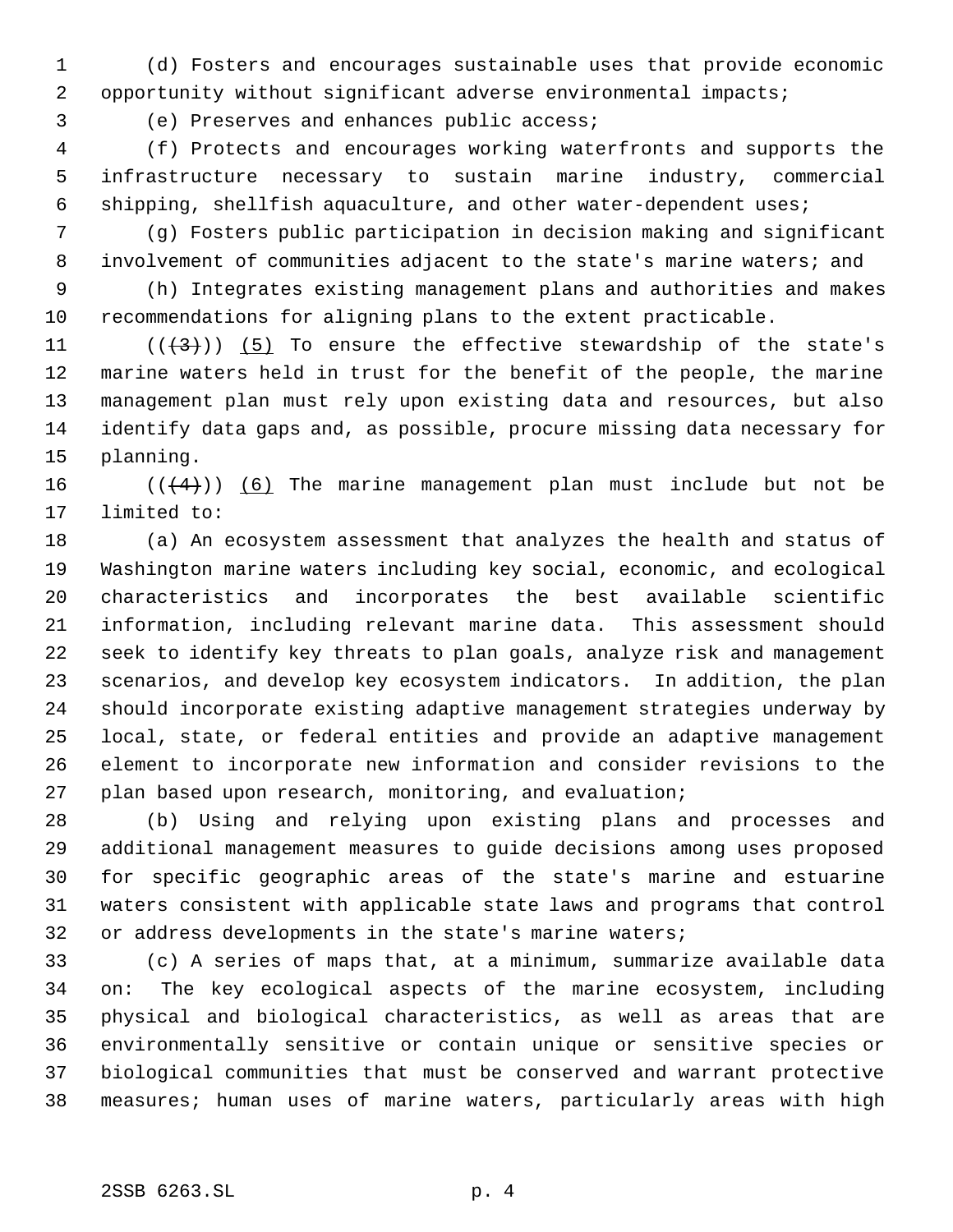value for fishing, shellfish aquaculture, recreation, and maritime commerce; and appropriate locations with high potential for renewable energy production with minimal potential for conflicts with other existing uses or sensitive environments;

 (d) An element that sets forth the state's recommendations to the federal government for use priorities and limitations, siting criteria, and protection of unique and sensitive biota and ocean floor features within the exclusive economic zone waters consistent with the policies and management criteria contained in this chapter and chapter 43.143 RCW;

 (e) An implementation strategy describing how the plan's management measures and other provisions will be considered and implemented 13 through existing state and local authorities; and

 (f) A framework for coordinating state agency and local government review of proposed renewable energy development uses requiring multiple permits and other approvals that provide for the timely review and action upon renewable energy development proposals while ensuring protection of sensitive resources and minimizing impacts to other existing or projected uses in the area.

 $((+5))$   $(7)$  If the director of the department of fish and wildlife determines that a fisheries management element is appropriate for inclusion in the marine management plan, this element may include the incorporation of existing management plans and procedures and standards for consideration in adopting and revising fisheries management plans in cooperation with the appropriate federal agencies and tribal governments.

27 ( $(\langle 6 \rangle)$ ) (8) Any provision of the marine management plan that does not have as its primary purpose the management of commercial or recreational fishing but that has an impact on this fishing must minimize the negative impacts on the fishing. The team must accord substantial weight to recommendations from the director of the department of fish and wildlife for plan revisions to minimize the negative impacts.

34 ( $(\langle 7 \rangle)$  (9) The marine management plan must recognize and value existing uses. All actions taken to implement this section must be consistent with RCW 43.372.060.

37  $((\langle 8 \rangle))$   $(10)$  The marine management plan must identify any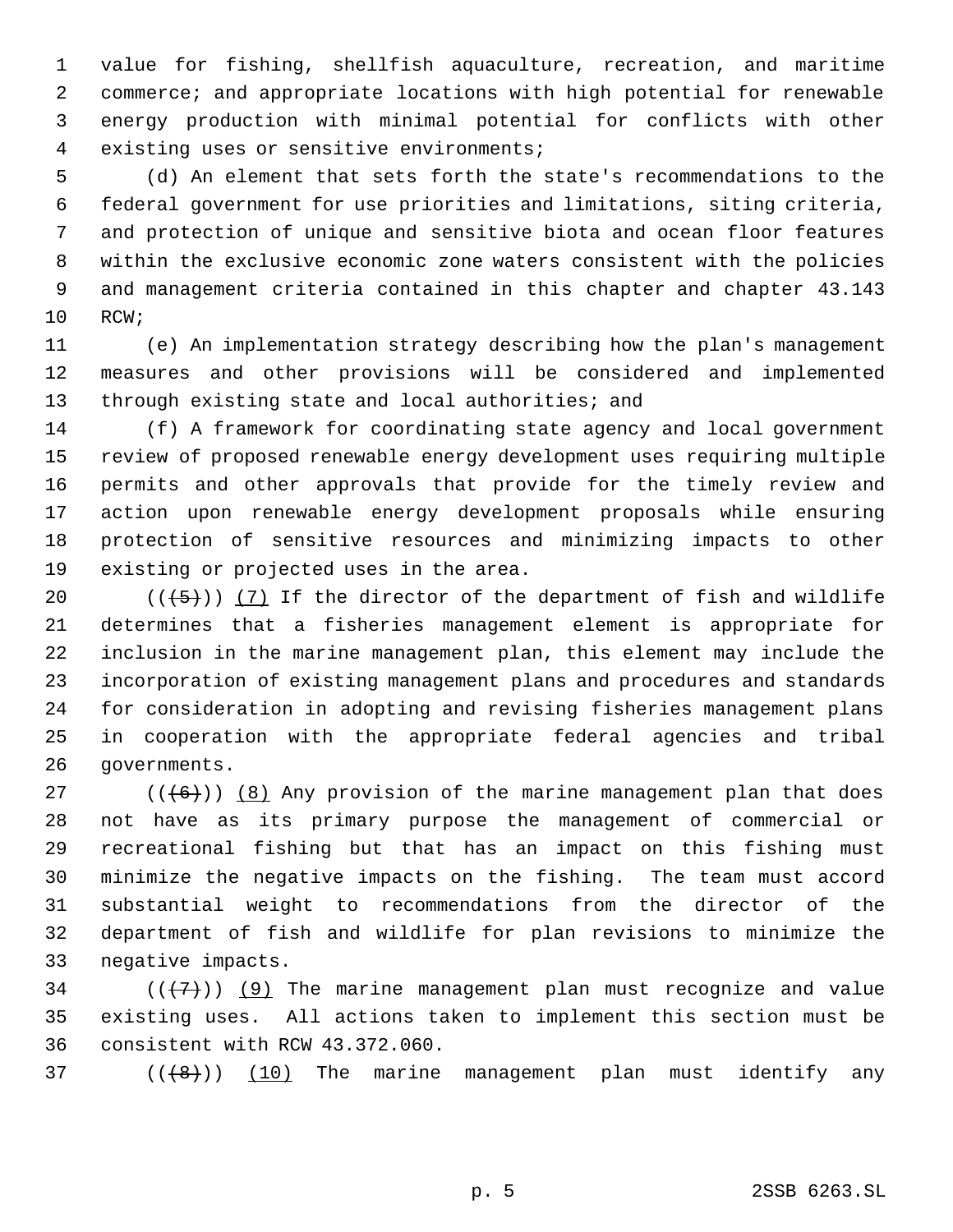provisions of existing management plans that are substantially inconsistent with the plan.

 $(1, 9)$  (( $(1, 9)$ )) (11)(a) In developing the marine management plan, the team shall implement a strong public participation strategy that seeks input from throughout the state and particularly from communities adjacent to marine waters. Public review and comment must be sought and incorporated with regard to planning the scope of work as well as in regard to significant drafts of the plan and plan elements.

 (b) The team must engage tribes and marine resources committees in its activities throughout the planning process. In particular, prior to finalizing the plan, the team must provide each tribe and marine resources committee with a draft of the plan and invite them to review and comment on the plan.

14 (( $(10)$  The team must complete the plan within twenty-four months of 15 the initiation of planning under this section.

 $(11)$ ) (12) The director of the department of ecology shall submit the completed marine management plan to the appropriate federal agency for its review and approval for incorporation into the state's federally approved coastal zone management program.

 $((+12))$   $(13)$  Subsequent to the adoption of the marine management plan, the team may periodically review and adopt revisions to the plan to incorporate new information and to recognize and incorporate provisions in other marine management plans. The team must afford the public an opportunity to review and comment upon significant proposed revisions to the marine management plan.

 **Sec. 4.** RCW 43.372.070 and 2011 c 250 s 2 are each amended to read as follows:

 (1) The marine resources stewardship trust account is created in the state treasury. All receipts from income derived from the investment of amounts credited to the account, any grants, gifts, or donations to the state for the purposes of marine management planning, marine spatial planning, data compilation, research, or monitoring, and any appropriations made to the account must be deposited in the account. Moneys in the account may be spent only after appropriation.

 (2) Expenditures from the account may only be used for the purposes of marine management planning, marine spatial planning, research,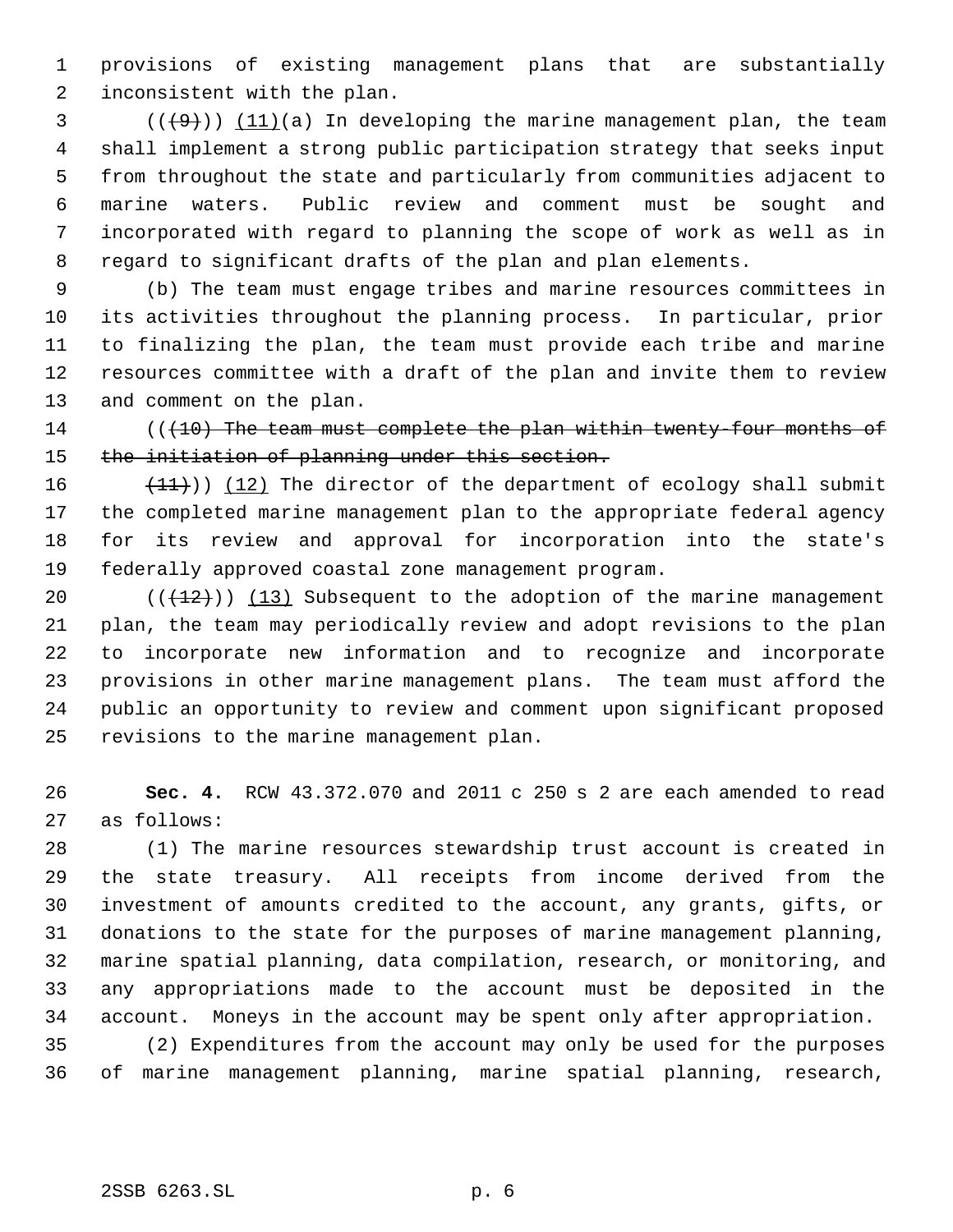1 monitoring, and implementation of the marine management plan((, and for 2 the restoration or enhancement of marine habitat or resources)).

3 (3) ((When  $-m$ oneys  $-$  are  $-$  deposited  $-$  into  $-$  the  $-m$ arine  $-$  resources stewardship trust account, the governor must provide recommendations on 5 expenditures from the account to the appropriate committees of the 6 legislature - prior - to - the - next - regular - legislative - session. The recommended projects and activities must be consistent with:

- (a) The allowable uses of the marine resources stewardship trust 9 account; and
- 10 (b) The priority areas -identified -in)) Until July 1, 2016, 11 expenditures from the account may only be used for the purposes of:

12 (a) Conducting ecosystem assessment and mapping activities in marine waters consistent with RCW 43.372.040(6) (a) and (c), with a focus on assessment and mapping activities related to marine resource 15 uses and developing potential economic opportunities;

 (b) Developing a marine management plan for the state's coastal 17 waters as that term is defined in RCW 43.143.020; and

 (c) Coordination under the west coast governors' agreement on ocean 19 health, entered into on September 18, 2006, ((and recognized in section 20 1, chapter - 250, Laws of - 2011) and other regional planning efforts consistent with RCW 43.372.030.

 *\*NEW SECTION. Sec. 5. A new section is added to chapter 43.143 RCW to read as follows:*

 *(1)(a) The Washington state coastal solutions council is established in the executive office of the governor to fulfill the duties established in section 6 of this act. The council is composed of the following nonvoting members:*

*(i) The governor or the governor's designee;*

 *(ii) The director or commissioner, or the director's or commissioner's designee, of the following agencies:*

- *(A) The department of ecology;*
- *(B) The department of natural resources;*
- *(C) The department of fish and wildlife;*
- *(D) The state parks and recreation commission; and*
- *(E) The department of commerce.*
- *(b) The following members of the coastal advisory body on ocean*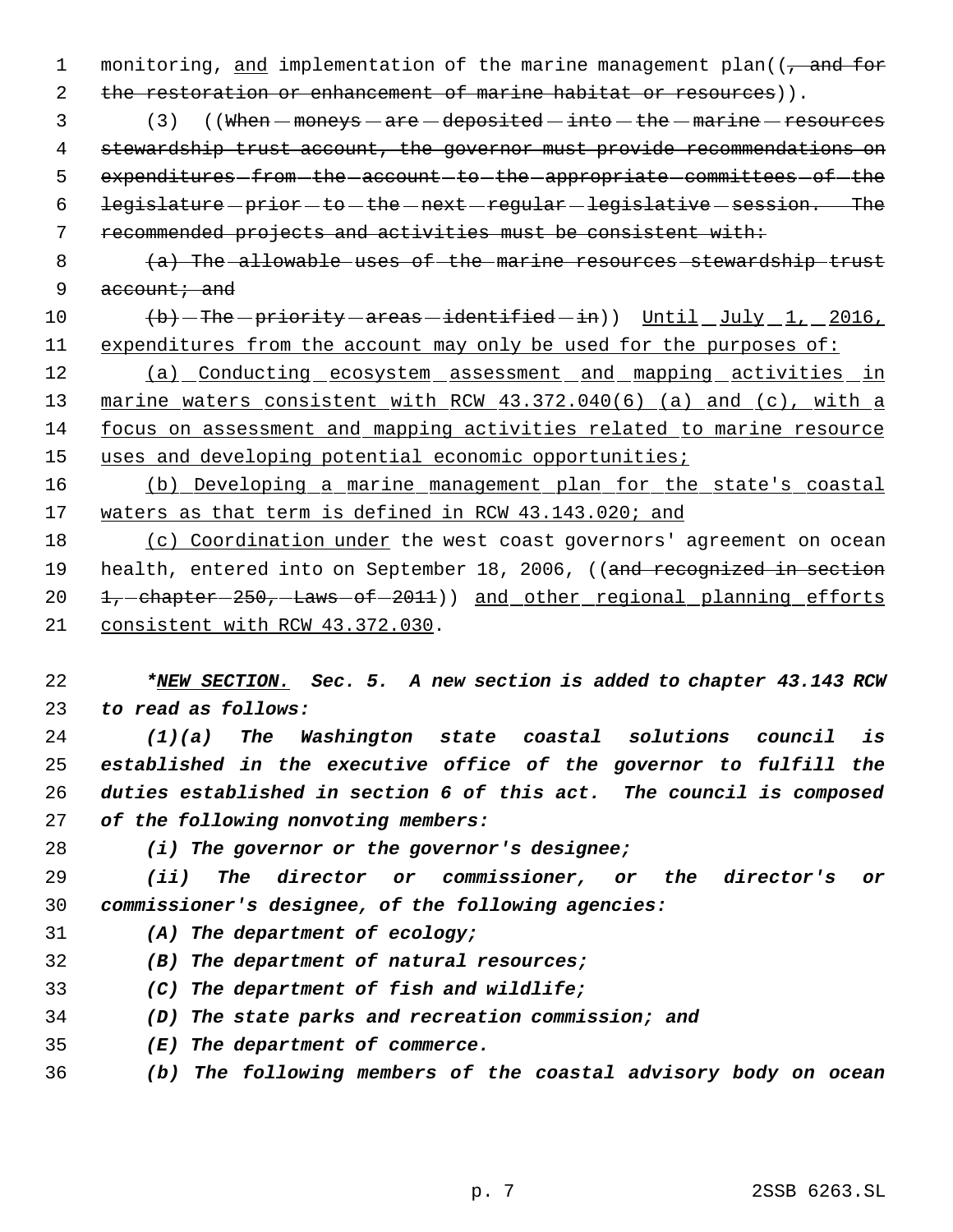- *policy formed by the department of ecology in December 2011 are the initial voting members of the council:*
- *(i) A citizen from a coastal community;*
- *(ii) Two representatives from commercial fishing associations;*
- *(iii) A representative from a coastal conservation group;*

*(iv) A representative from a coastal economic development group;*

- *(v) A representative from an educational institution;*
- *(vi) A person representing recreation;*
- *(vii) A representative from a recreational fishing organization;*

*(viii) A person representing shellfish aquaculture;*

*(ix) A representative from the shipping industry;*

*(x) A representative from a science organization; and*

 *(xi) A representative from each outer coast marine resources committee, to be selected by the marine resources committee.*

 *(c) The council must adopt bylaws addressing future membership of the council as well as how vacancies in the membership will be filled.*

 *(d) The council must adopt bylaws addressing future membership of the coastal advisory body on ocean policy as well as how vacancies in the membership will be filled.*

 *(2) The council may invite state, tribal, local governments, and federal agencies with responsibility for the study and management of ocean resources or regulation of ocean activities to designate a liaison to the council to attend council meetings, respond to council requests for technical and policy information, and review any draft materials prepared by the council. The council may also invite representatives from other coastal states or Canadian provinces to participate when appropriate as nonvoting members.*

 *(3) A voting member identified under subsection (1)(b) of this section must serve as the chair of the council. The term of the chair is one year. The initial chair of the council must be nominated and elected by a majority of voting councilmembers at the first meeting of the council. The chair's term begins on the effective date of this section. At the expiration of each chair's term, the next chair must be nominated and elected by a majority of voting councilmembers. The agenda for each meeting must be developed as a collaborative process by voting and nonvoting members.*

 *(4) The council shall utilize a consensus approach to decision making among voting and nonvoting members. The council may put a*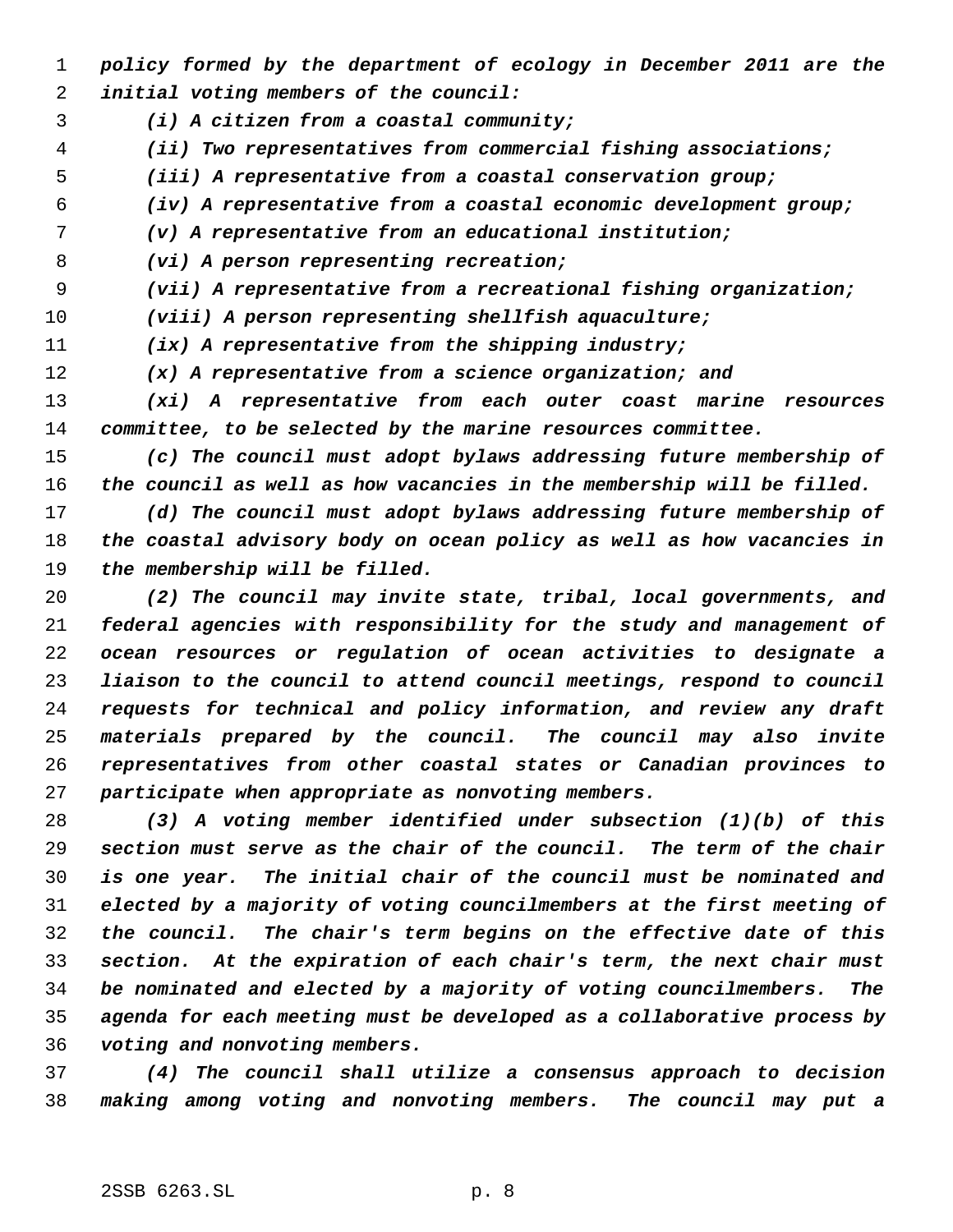*decision to a vote among voting members only, in the event that consensus cannot be reached. The council must include in its bylaws guidelines describing how consensus works and when a lack of consensus among councilmembers will trigger a vote by voting members only.*

 *(5) If nonstate funding is secured, the council may hire a neutral convener to assist it in the performance of its duties, including but not limited to establishing bylaws and setting meeting agenda.*

 *(6) The department of ecology shall provide administrative and staff support for the council.*

*(7) The council must meet at least twice each year.*

 *(8) A majority of the voting members of the council constitutes a quorum for the transaction of business.*

 *(9) The term of office of each member appointed by the governor, or the governing body of a county, is four years. Members are eligible for reappointment. \*Sec. 5 was vetoed. See message at end of chapter.*

 *\*NEW SECTION. Sec. 6. A new section is added to chapter 43.143 RCW to read as follows:*

 *The duties of the Washington state coastal solutions council created in section 5 of this act are to:*

 *(1) Serve as a forum for communication in order to seek consistency in state, local, and tribal policies concerning coastal waters issues, including issues relating to resource management, fisheries, shellfish aquaculture, marine and coastal hazards, ocean energy, and coastal waters research and education issues;*

 *(2) Serve as a point of contact for, and collaborate with, the federal government, regional entities, and other state governments, regarding coastal waters issues;*

 *(3) Provide a forum to discuss coastal waters resource policy, planning, and management issues, and, when appropriate, mediate disagreements;*

 *(4) Serve as an interagency resource to respond to issues facing coastal communities and coastal waters resources in a collaborative manner;*

 *(5) Identify and pursue public and private funding opportunities for the programs and activities of the council, and for relevant programs and activities of member entities;*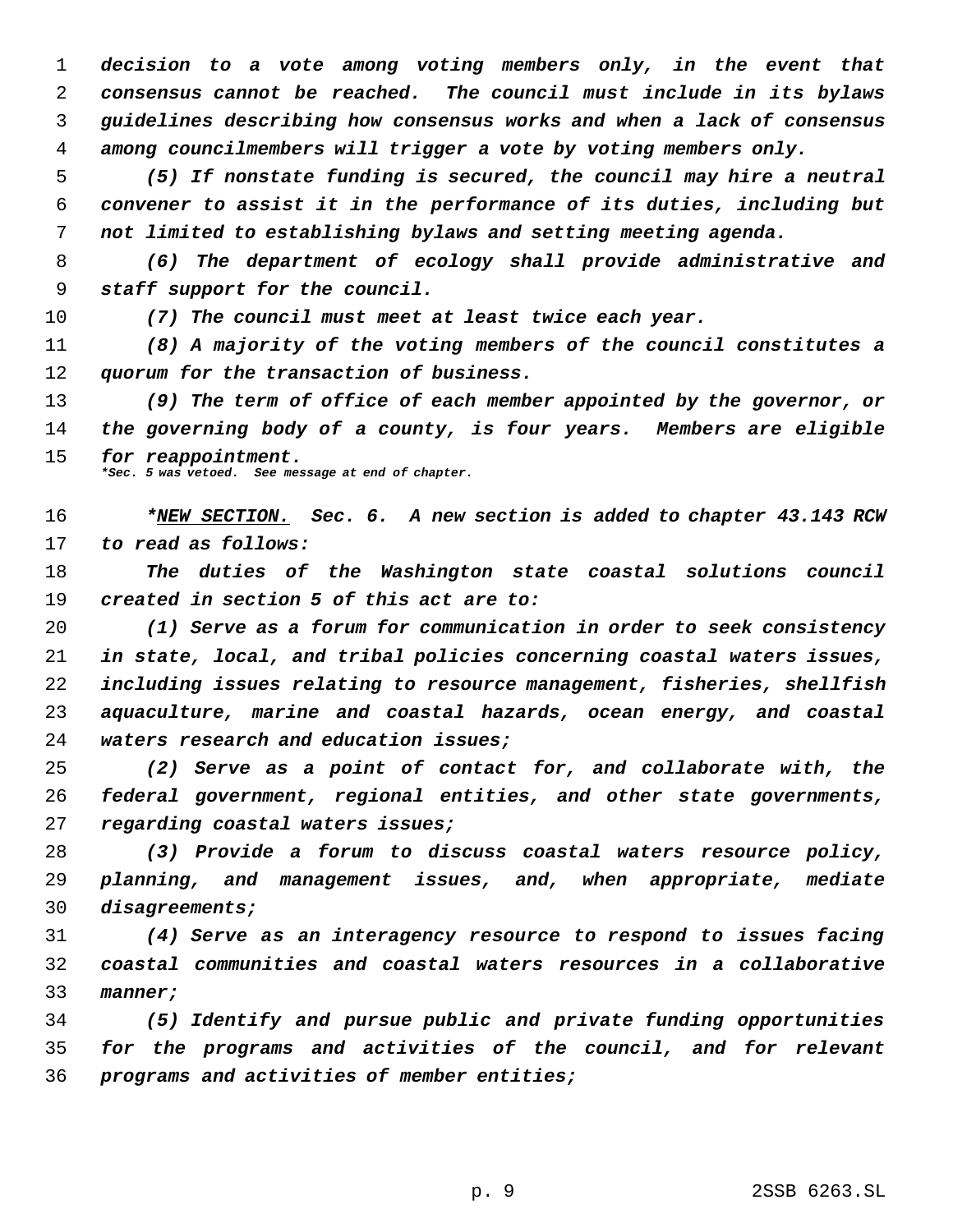1 *(6) Provide policy recommendations to the governor, the* 2 *legislature, and state and local agencies on specific coastal waters* 3 *resource management issues including:*

 4 *(a) Principles and standards required for emerging new coastal* 5 *uses;*

 6 *(b) Data gaps and opportunities for scientific research addressing* 7 *coastal needs and concerns;*

8 *(c) Implementation of Washington's ocean action plan 2006;*

 9 *(d) Development and implementation of coast-wide goals and* 10 *strategies including marine spatial planning; and*

11 *(e) A coastal perspective regarding cross-boundary coastal issues;*

12 *(7) Establish bylaws based on existing documents of the coastal* 13 *advisory body on ocean policy referred to under section 5(1)(b) of this* 14 *act.*

*\*Sec. 6 was vetoed. See message at end of chapter.*

 NEW SECTION. **Sec. 7.** If specific funding for the purposes of this act, referencing this act by bill or chapter number, is not provided by June 30, 2012, in the omnibus appropriations act, this act is null and 18 void.

> Passed by the Senate March 3, 2012. Passed by the House March 1, 2012. Approved by the Governor March 30, 2012, with the exception of certain items that were vetoed. Filed in Office of Secretary of State March 30, 2012.

Note: Governor's explanation of partial veto is as follows:

"I am returning herewith, without my approval as to Sections 5 and 6, Second Substitute Senate Bill 6263 entitled:

"AN ACT Relating to facilitating marine management planning."

Sections 5 and 6 of the bill would establish the membership and duties of a new Washington State Coastal Solutions Council. Among other duties, this Council would provide a forum to seek consistency in state, local, and tribal policies concerning coastal waters issues; engage other governments on behalf of the state; and provide policy recommendations to the governor, the Legislature, and state and local agencies on specific coastal waters resource management issues.

It is unclear how the Council would exercise these substantial duties in relation to the agencies with jurisdiction, which could participate only as nonvoting members. While the Council would be located within the Governor's Office, the Council would determine its own membership and be an autonomous body. As we look to regain our strength in the post-recession economy, now is not the time to be creating new state commissions. I remain committed to an efficient, lean government that will better serve the citizens of this state.

I fully agree with the legislative intent to directly engage our coastal communities and give them a stronger voice in shaping their future. To that purpose, I will assign a representative from my